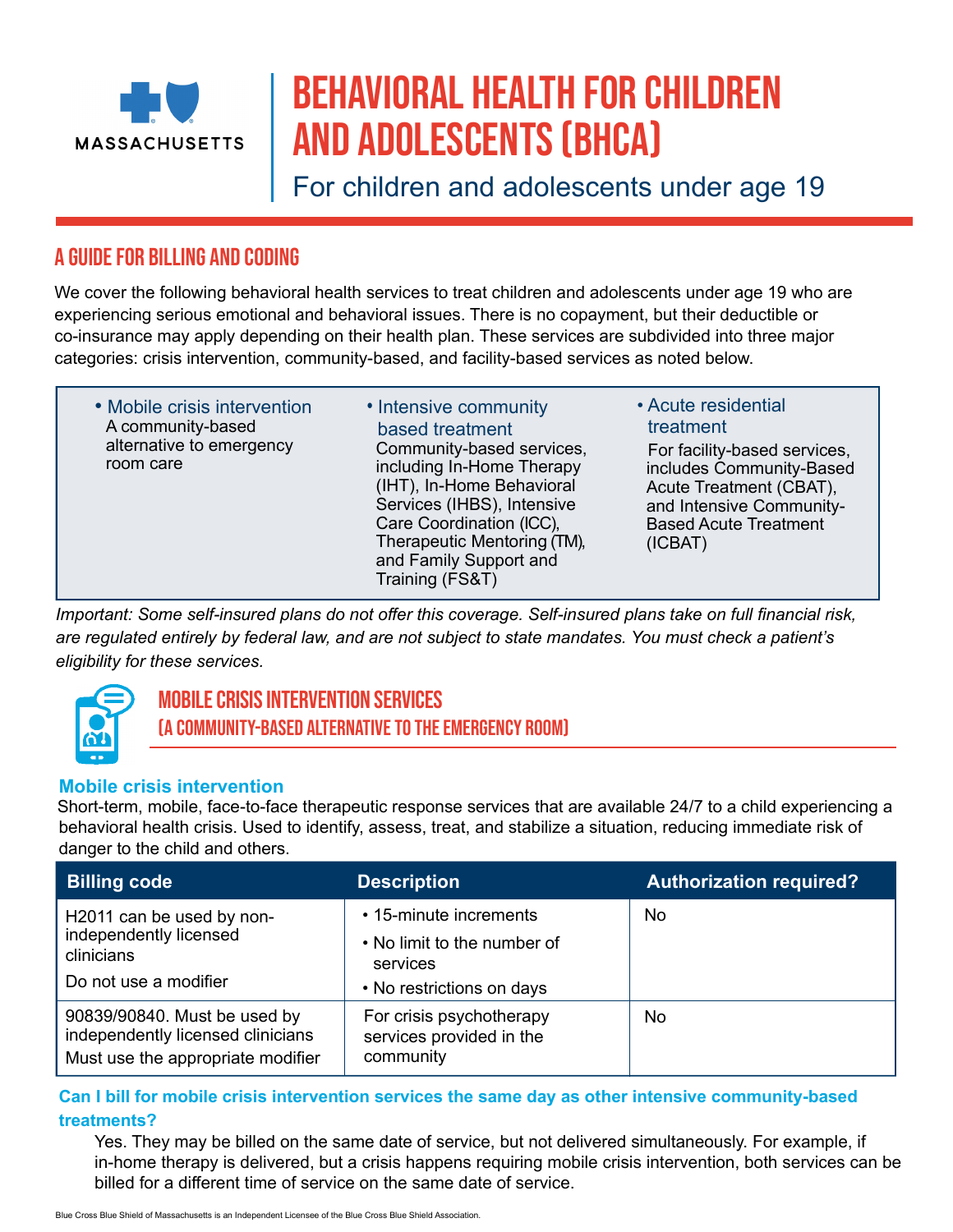# Home-Based Intensive Community-based Treatment Services (ICBT) (ICBT includes five distinct community-based services that may be delivered concurrently)

#### **In-Home Therapy (IHT)**

Medically necessary therapeutic clinical intervention and ongoing training as well as therapeutic support where the child lives. This includes a structured and consistent relationship, development of a treatment plan, and uses established psychotherapeutic techniques to support and teach the child and support the family.

#### Therapeutic clinical intervention includes:

- A structured and consistent therapeutic relationship between a clinician and a child and the child's family to treat the child's mental health needs. This includes improvement of the family's ability to provide effective support for the child and promotion of healthy functioning of the child within the family.
- The development of a treatment plan.
- The use of established psychotherapeutic techniques, working with the family or a subset of the family to enhance problem solving, limit setting, communication, emotional support or other family or individual functions.

#### Therapeutic support includes:

- Teaching the child to understand, direct, interpret, manage and control feelings and emotional responses to situations.
- Helping the family to support the child to address the child's emotional and mental health needs.

**Please note:** These in-home therapy services are different from psychotherapy services provided by a licensed practitioner in the home or other settings. Please refer to [Medical Policy 423](https://www.bluecrossma.org/medical-policies/sites/g/files/csphws2091/files/acquiadam-assets/423 Outpatient Psychotherapy prn.pdf) for prior authorization and coding details for those services.

| <b>Billing code</b>                                                                  | <b>Description</b>                                                                                                       | <b>Authorization required?</b> |
|--------------------------------------------------------------------------------------|--------------------------------------------------------------------------------------------------------------------------|--------------------------------|
| H2020 with the HK modifier, if<br>you bill on a 1500 claim form                      | 1 unit per day                                                                                                           | Yes                            |
| Add 0900 if you bill on a UB-04<br>and have contracted with us for<br>these services | • Typically 60-120 minutes duration<br>• Like most outpatient services, the<br>associated collateral work is<br>included |                                |
|                                                                                      | • Typically face-to-face, but can be<br>billed for substantial non face-to-<br>face services of similar duration         |                                |

#### About psychotherapy services

- If you are rendering psychotherapy services and you are an independently licensed clinician, use 90832/90837 and the appropriate modifier for the rendering clinician.
- For psychotherapy services (90832/90837) that are delivered in the home and rendered by a licensed clinician, no prior authorization is required (see [Medical Policy 423\)](https://www.bluecrossma.org/medical-policies/sites/g/files/csphws2091/files/acquiadam-assets/423 Outpatient Psychotherapy prn.pdf).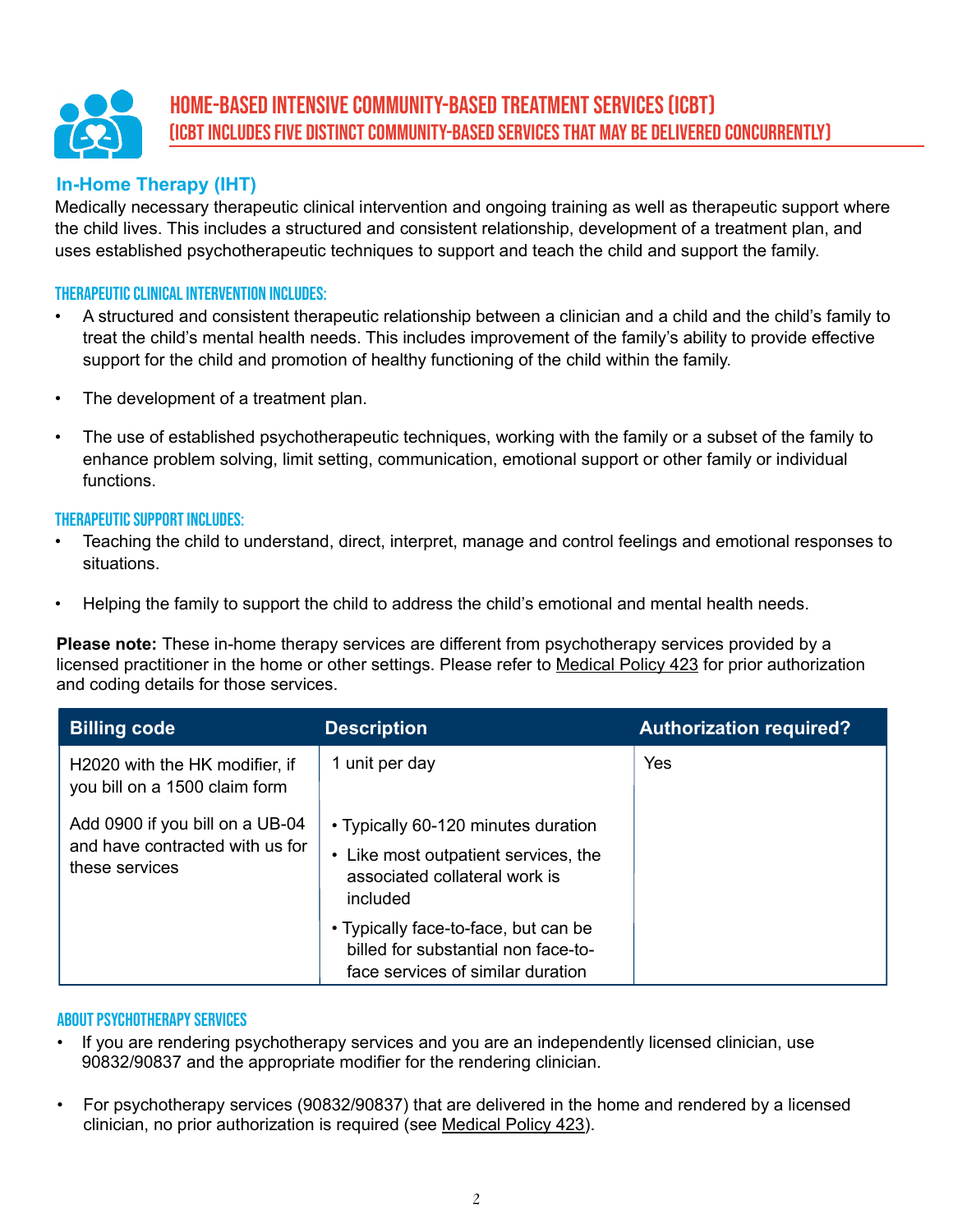

#### **In-Home Behavioral Services**

A combination of behavior management monitoring and behavior management therapy where the child lives.

BEHAVIOR MANAGEMENT MONITORING—this includes monitoring of a child's behavior, the implementation of a behavior plan and reinforcing implementation of a behavior plan by the child's parent or other caregiver.

BEHAVIOR MANAGEMENT THERAPY—includes a functional behavioral assessment and observation in the home or community setting, development of a behavior plan, and supervision and coordination of interventions to address specific behavioral objectives or performance. This includes the developing of a crisis-response strategy. This may include short-term counseling and assistance.

| <b>Billing code</b>                                                                  | <b>Description</b>                                                                                                       | <b>Authorization required?</b> |
|--------------------------------------------------------------------------------------|--------------------------------------------------------------------------------------------------------------------------|--------------------------------|
| H0040 with the HK modifier<br>when billing on a 1500 claim<br>form                   | 1 unit per day                                                                                                           | Yes                            |
| Add 0900 if you bill on a<br>UB-04 and have contracted<br>with us for these services | • Typically 60-120 minutes duration<br>• Like most outpatient services,<br>the associated collateral work is<br>included |                                |
|                                                                                      | • Typically face-to-face, but can be<br>billed for substantial non-face to<br>face services of similar duration          |                                |



# Home-Based Intensive Community-based Treatment Services (ICBT)

### **Intensive Care Coordination (ICC)**

Targeted case management for children with a serious emotional disturbance, including co-occurring conditions.

TARGETED CASE MANAGEMENT—service shall include both face-to-face and telephonic meetings, as indicated and as clinically appropriate. ICC is delivered in the office or home, and includes an assessment, the development of an individualized care plan, referrals to appropriate levels of care, monitoring of goals, and coordinating with other services and social supports and with state agencies, as indicated. The services will be based on a system of care philosophy, and the individualized care plan will be tailored to meet the needs of the individual. The service will include both face-to-face and telephonic meetings, as indicated and as clinically appropriate. ICC is delivered in the office, home or other settings, as clinically appropriate.

| <b>Billing code</b>                                                                                                                                     | <b>Description</b>        | <b>Authorization required?</b> |
|---------------------------------------------------------------------------------------------------------------------------------------------------------|---------------------------|--------------------------------|
| H0023 with the HK modifier when<br>billing on a 1500 claim form<br>Add 0900 if you bill on a UB-04<br>and have contracted with us for<br>these services | 1 unit per calendar month | Yes                            |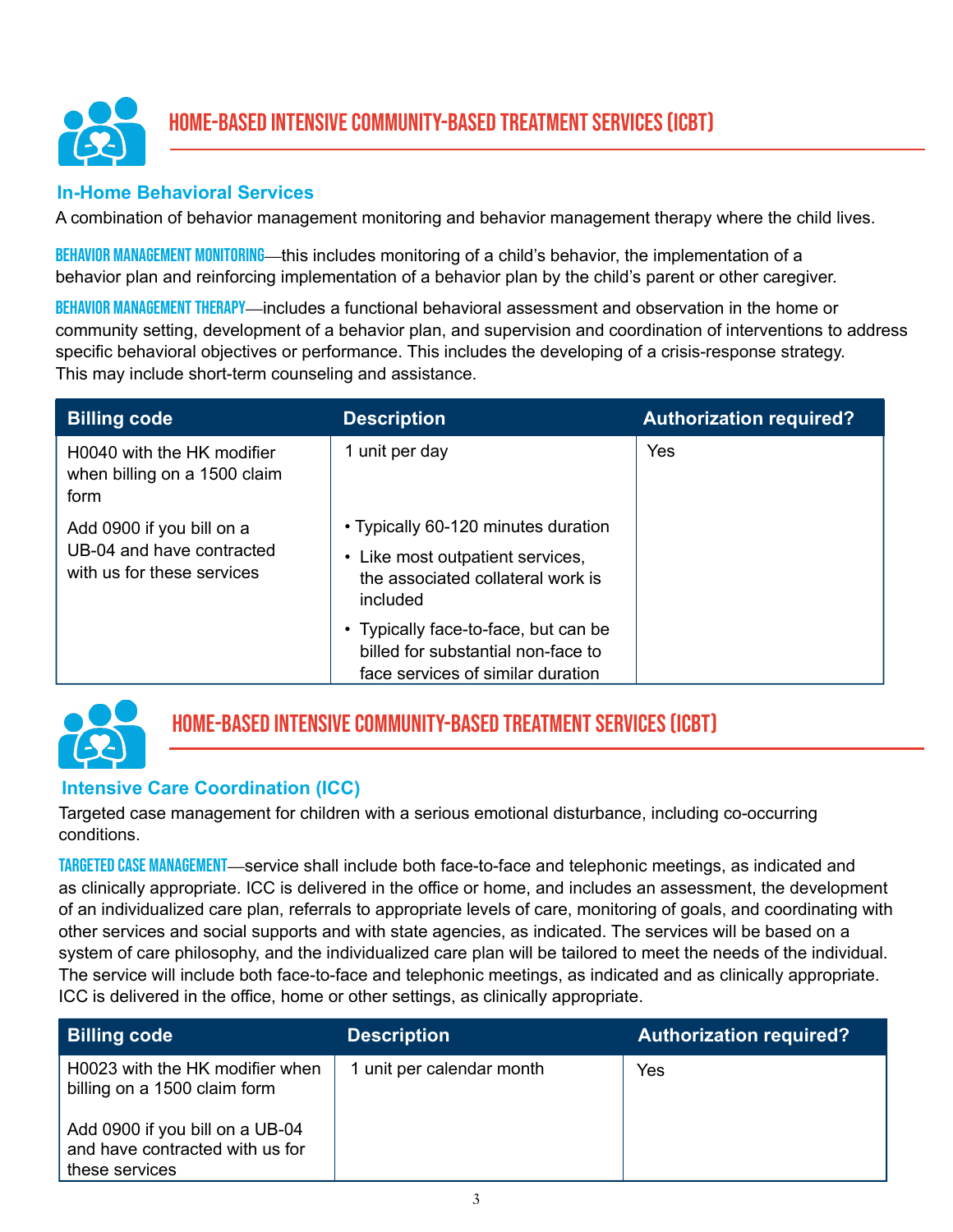

#### **Therapeutic Mentoring (TM)**

Medically necessary services provided to a child to support age-appropriate social functioning where the child lives. This is a skill-building service that addresses one or more goals in a child's behavioral health treatment plan. It can also be delivered in their community so they can practice desired skills in appropriate settings.

| <b>Billing code</b>                                                                  | <b>Description</b>                                                                                                                                                                                                                           | <b>Authorization required?</b> |
|--------------------------------------------------------------------------------------|----------------------------------------------------------------------------------------------------------------------------------------------------------------------------------------------------------------------------------------------|--------------------------------|
| H0046 with the HK modifier<br>when billing on a 1500 form                            | 1 unit per day                                                                                                                                                                                                                               | Yes                            |
| Add 0900 if you bill on a<br>UB-04 and have contracted<br>with us for these services | • Typically 60-120 minutes duration<br>• Like most outpatient services, the<br>associated collateral work is<br>included<br>• Typically face-to-face, but can be<br>billed for substantial non face-to-<br>face services of similar duration |                                |



# Home-Based Intensive Community-based Treatment Services (ICBT)

### **Family Support and Training (FS&T)**

Medically necessary services provided to a parent or other caregiver to improve their capacity to help or resolve the child's emotional or behavioral needs where the child lives. This may include education about the child's behavioral health needs and resiliency factors, how to find services for the child, and how to find formal and informal services in their communities, like parent support and self-help groups.

| <b>Billing code</b>                                                                  | <b>Description</b>                                                                                                       | <b>Authorization required?</b> |
|--------------------------------------------------------------------------------------|--------------------------------------------------------------------------------------------------------------------------|--------------------------------|
| H0025 with the HK modifier<br>when billing on a 1500 form                            | 1 unit per day                                                                                                           | Yes                            |
| Add 0900 if you bill on a<br>UB-04 and have contracted<br>with us for these services | • Typically 60-120 minutes duration<br>• Like most outpatient services,<br>the associated collateral work is<br>included |                                |
|                                                                                      | • Typically face-to-face, but can be<br>billed for substantial non face-to-<br>face services of similar duration         |                                |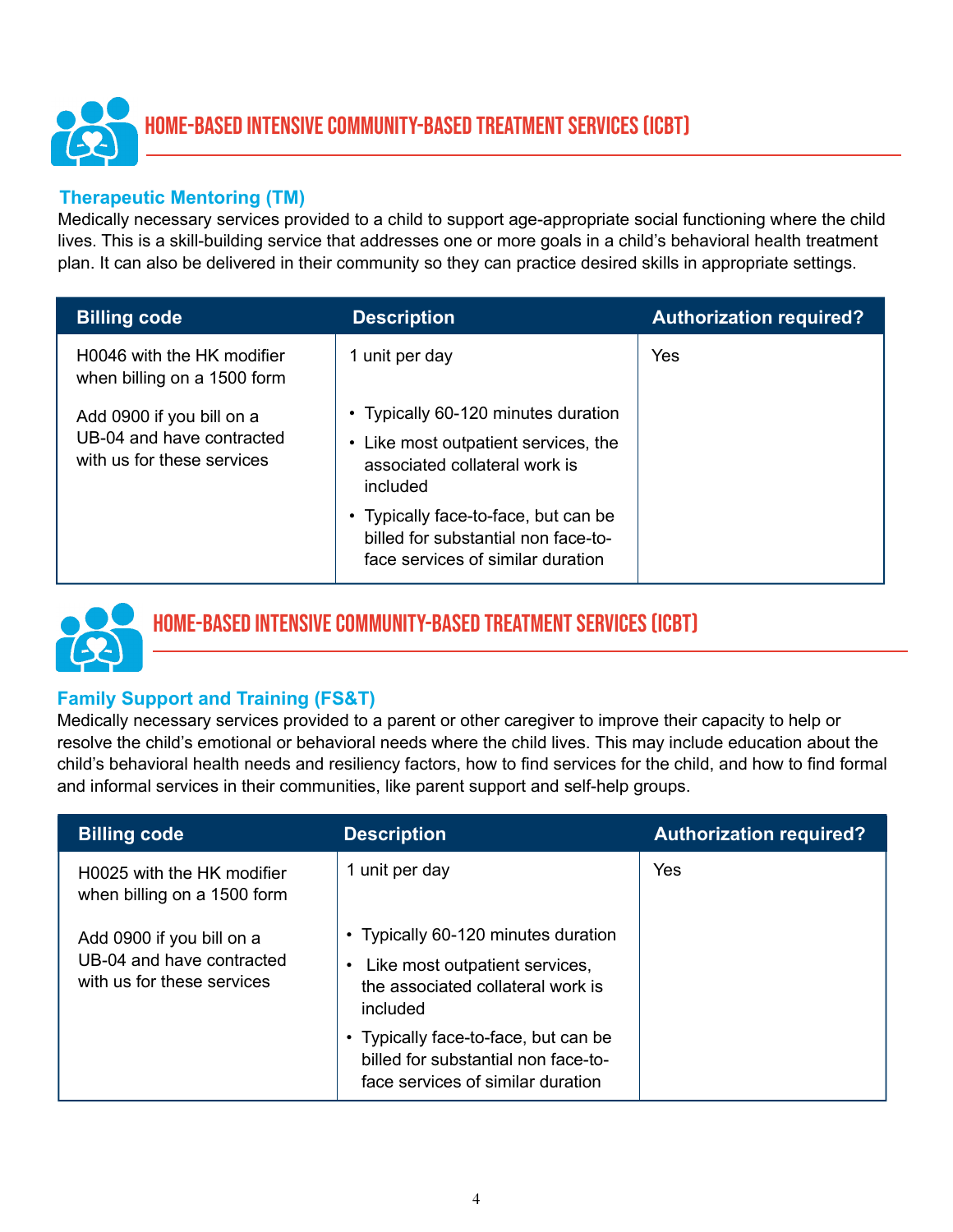

#### **Commonly asked questions**

#### **Can I bill more than one Intensive Community-based Treatment service on the same date of service?**

**Yes.** Multiple ICBT services may be billed on the same date of service, but not delivered simultaneously or by more than one provider at a time. Additionally, like most outpatient services, the associated collateral work is included in the per diem codes. For example, a 10-minute phone call or documenting progress notes should not be billed separately.

#### **How do I determine member eligibility for these services?**

- Call Clinical Intake at **1-800-524-4010.**
- Ask that the ICBT case be opened for the member under your facility.
- Confirm eligibility when speaking with the Behavioral Health Utilization Manager.
- If the member is not eligible, Blue Cross Blue Shield of Massachusetts will generate a benefit denial letter.

#### **If the member is eligible, how do I determine member cost share?**

- Call Provider Service at **1-800-882-2060.**
- Always when calling for benefits, be sure to ask for "child-adolescent mental health disorder treatment services" or "intensive community based treatment services." This will ensure you will be quoted the appropriate benefit.
- Without asking, our Provider Service representative will only quote general benefits.
- No member copayments will apply; however applicable co-insurance and deductibles for behavioral health services will still apply.

#### **Do ICBT services require authorization and the use of modifiers?**

- Prior authorization is required for these services through our behavioral health network. Call **1-800-524-4010** to request prior authorization.
- When billing on a 1500 form, you must include the HK modifier on your claims to be reimbursed for these services.